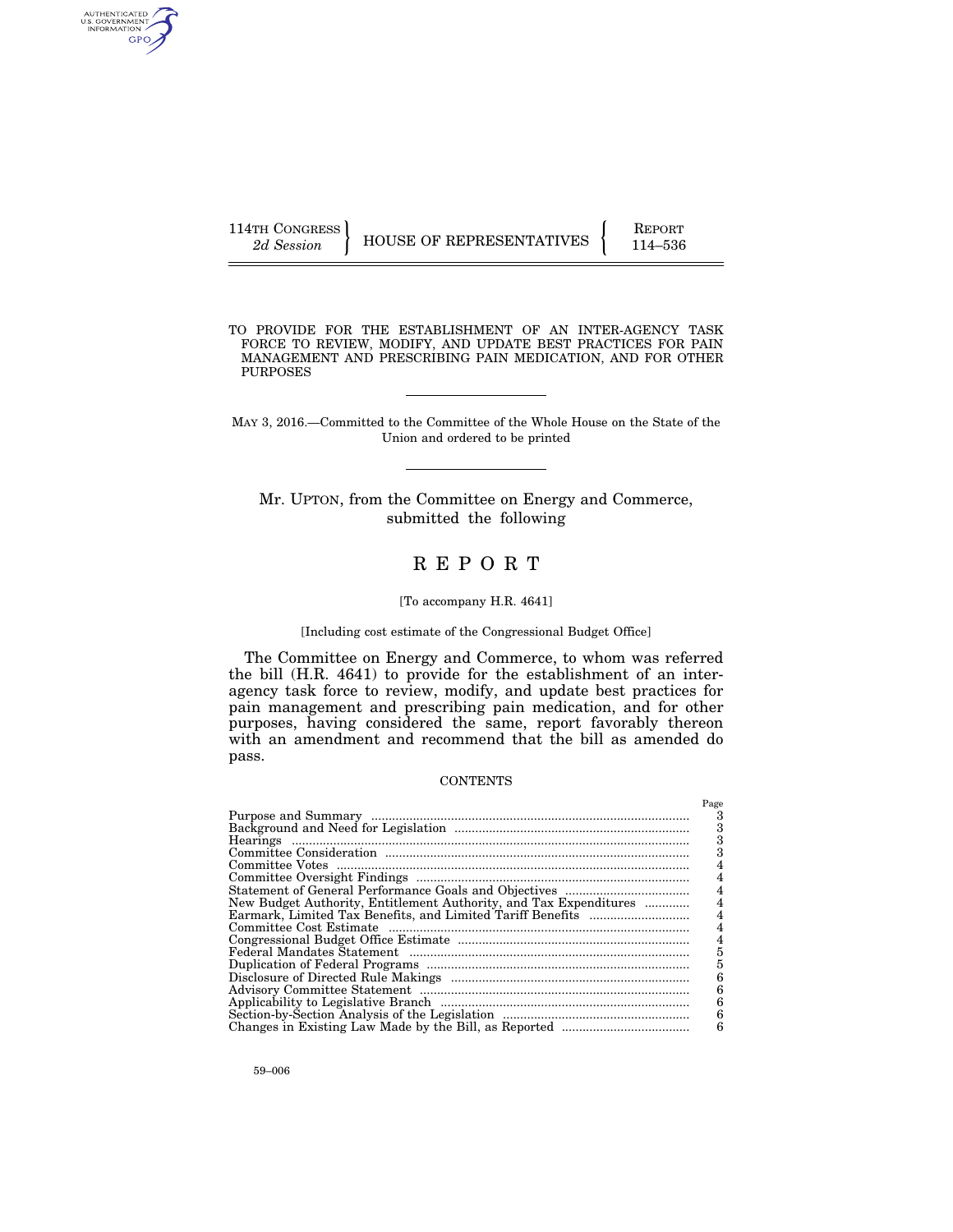The amendment is as follows:

#### Strike all after the enacting clause and insert the following:

#### **SECTION 1. DEVELOPMENT OF BEST PRACTICES FOR THE USE OF PRESCRIPTION OPIOIDS.**  (a) DEFINITIONS.—In this section—

(1) the term ''Secretary'' means the Secretary of Health and Human Services; and

(2) the term ''task force'' means the Pain Management Best Practices Inter-Agency Task Force convened under subsection (b).

(b) INTER-AGENCY TASK FORCE.—Not later than December 14, 2018, the Secretary, in cooperation with the Secretary of Veterans Affairs, the Secretary of Defense, and the Administrator of the Drug Enforcement Administration, shall convene a Pain Management Best Practices Inter-Agency Task Force to review, modify, and update, as appropriate, best practices for pain management (including chronic and acute pain) and prescribing pain medication.

(c) MEMBERSHIP.—The task force shall be comprised of—

(1) representatives of—

(A) the Department of Health and Human Services;

(B) the Department of Veterans Affairs;

(C) the Food and Drug Administration;

(D) the Department of Defense;

(E) the Drug Enforcement Administration;

(F) the Centers for Disease Control and Prevention;

(G) the Health Resources and Services Administration;

(H) the Indian Health Service;

(I) the National Academy of Medicine;

(J) the National Institutes of Health;

(K) the Office of National Drug Control Policy; and

(L) the Substance Abuse and Mental Health Services Administration;

(2) State medical boards;

(3) physicians, dentists, and nonphysician prescribers;

(4) hospitals;

(5) pharmacists and pharmacies;

(6) experts in the fields of pain research and addiction research;

(7) representatives of—

(A) pain management professional organizations;

(B) the mental health treatment community;

(C) the addiction treatment and recovery community;

(D) pain advocacy groups; and

(E) groups with expertise on overdose reversal;

(8) a person in recovery from addiction to medication for chronic pain;

(9) a person with chronic pain; and

(10) other stakeholders, as the Secretary determines appropriate.

(d) DUTIES.—The task force shall—

(1) not later than 180 days after the date on which the task force is convened under subsection (b), review, modify, and update, as appropriate, best practices for pain management (including chronic and acute pain) and prescribing pain medication, taking into consideration—

(A) existing pain management research;

(B) recommendations from relevant conferences and existing relevant evidence-based guidelines;

(C) ongoing efforts at the State and local levels and by medical professional organizations to develop improved pain management strategies, including consideration of differences within and between classes of opioids, the availability of opioids with abuse deterrent technology, and pharmacological, nonpharmacological, and medical device alternatives to opioids to reduce opioid monotherapy in appropriate cases;

(D) the management of high-risk populations, other than populations who suffer pain, who—

(i) may use or be prescribed benzodiazepines, alcohol, and diverted opioids; or

(ii) receive opioids in the course of medical care; and

(E) the 2016 Guideline for Prescribing Opioids for Chronic Pain issued by the Centers for Disease Control and Prevention;

(2) solicit and take into consideration public comment on the practices developed under paragraph (1), amending such best practices if appropriate; and

(3) develop a strategy for disseminating information about the best practices developed under paragraphs (1) and (2) to prescribers, pharmacists, State med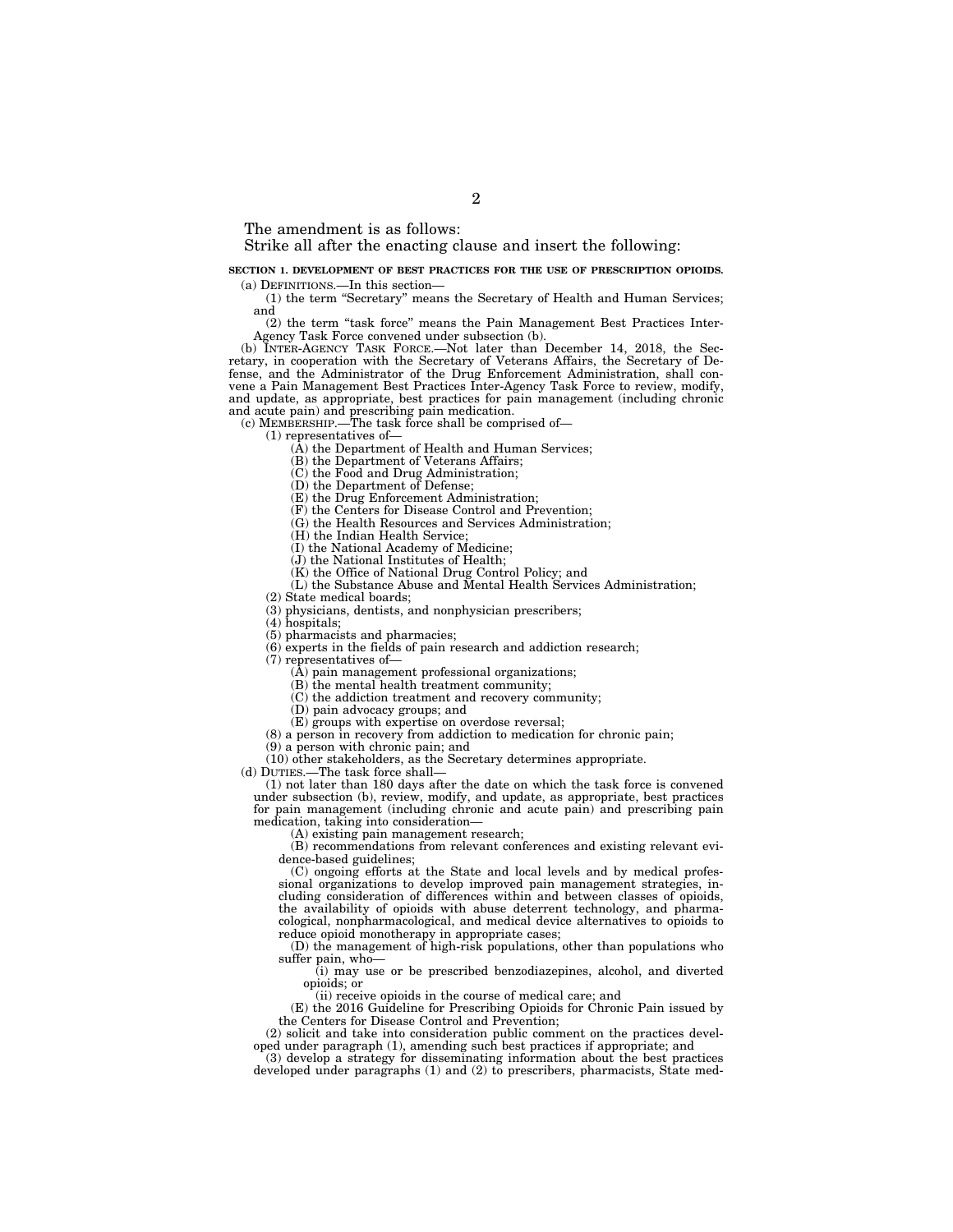ical boards, educational institutions that educate prescribers and pharmacists, and other parties, as the Secretary determines appropriate.

(e) LIMITATION.—The task force shall not have rulemaking authority.

(f) REPORT.—Not later than 270 days after the date on which the task force is convened under subsection (b), the task force shall submit to Congress a report that includes—

(1) the strategy for disseminating best practices for pain management (including chronic and acute pain) and prescribing pain medication, as developed under subsection (d);

(2) the results of a feasibility study on linking the best practices described in paragraph (1) to receiving and renewing registrations under section 303(f) of the Controlled Substances Act (21 U.S.C. 823(f)); and

(3) recommendations for effectively applying the best practices described in paragraph (1) to improve prescribing practices at medical facilities, including medical facilities of the Veterans Health Administration and Indian Health Service.

#### PURPOSE AND SUMMARY

H.R. 4641 would establish an interagency task force to review, modify, and update best practices for acute and chronic pain management.

### BACKGROUND AND NEED FOR LEGISLATION

Health care professionals need accurate, evidence-based information to provide quality care to patients with acute and chronic pain while minimizing the potential for the development of substance use disorder and overdose when prescribing opioids. This bill will ensure that current treatment guidelines and best practices continue to be reviewed and, if appropriate, updated in a transparent manner by a wide-range of government agencies, experts in the field, and patient representatives.

#### HEARINGS

On October 8, 2015, the Subcommittee on Health held a hearing entitled "Examining Legislative Proposals to Combat Our Nation's Drug Abuse Crisis'' and received testimony from:

• Allen Anderson, President, American Orthopaedic Society for Sports Medicine;

• Michael Botticelli, Director, Office of National Drug Control Policy;

• Richard Frank, Assistant Secretary for Planning and Evaluation, Department of Health and Human Services;

• Paul Halverson, Dean, Indiana University;

• Richard M. Fairbanks School of Public Health;

• Kenneth Katz, Lehigh Valley Health Network, Department of Emergency Medicine;

• Chapman Sledge, Chief Medical Officer, Cumberland Heights; and,

• Robert Corey Waller, Chair, Legislative Advocacy Committee, American Society of Addiction Medicine.

### COMMITTEE CONSIDERATION

On April 20, 2016, the Subcommittee on Health met in open markup session and forwarded H.R. 4641, as amended, to the full Committee by a voice vote. On April 26, 27, and 28, 2016, the full Committee met in open markup session and ordered H.R. 4641, as amended, favorably reported to the House by a voice vote.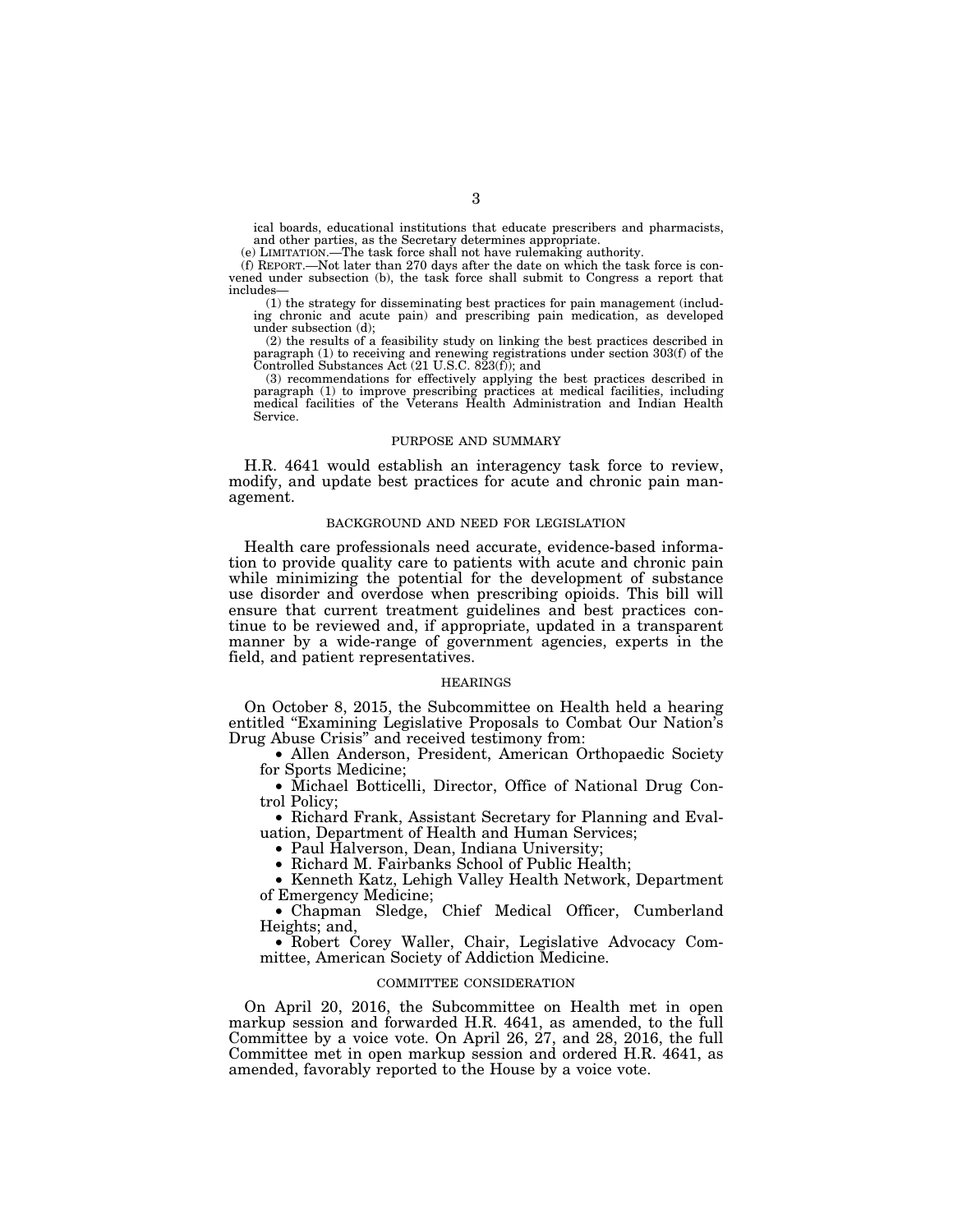#### COMMITTEE VOTES

Clause 3(b) of rule XIII of the Rules of the House of Representatives requires the Committee to list the record votes on the motion to report legislation and amendments thereto. There were no record votes taken in connection with ordering H.R. 4641 reported.

#### COMMITTEE OVERSIGHT FINDINGS

Pursuant to clause  $3(c)(1)$  of rule XIII of the Rules of the House of Representatives, the Committee held a hearing and made findings that are reflected in this report.

#### STATEMENT OF GENERAL PERFORMANCE GOALS AND OBJECTIVES

The purpose of this act is to ensure health care providers have evidence-based guidelines and best practices for treating patients with acute and chronic pain.

#### NEW BUDGET AUTHORITY, ENTITLEMENT AUTHORITY, AND TAX EXPENDITURES

In compliance with clause  $3(c)(2)$  of rule XIII of the Rules of the House of Representatives, the Committee finds that H.R. 4641 would result in no new or increased budget authority, entitlement authority, or tax expenditures or revenues.

#### EARMARK, LIMITED TAX BENEFITS, AND LIMITED TARIFF BENEFITS

In compliance with clause  $9(e)$ ,  $9(f)$ , and  $9(g)$  of rule XXI of the Rules of the House of Representatives, the Committee finds that H.R. 4641 contains no earmarks, limited tax benefits, or limited tariff benefits.

#### COMMITTEE COST ESTIMATE

The Committee adopts as its own the cost estimate prepared by the Director of the Congressional Budget Office pursuant to section 402 of the Congressional Budget Act of 1974.

#### CONGRESSIONAL BUDGET OFFICE ESTIMATE

Pursuant to clause 3(c)(3) of rule XIII of the Rules of the House of Representatives, the following is the cost estimate provided by the Congressional Budget Office pursuant to section 402 of the Congressional Budget Act of 1974:

# U.S. CONGRESS,<br>CONGRESSIONAL BUDGET OFFICE, *Washington, DC, May 3, 2016.*

Hon. FRED UPTON, *Chairman, Committee on Energy and Commerce, U.S. House of Representatives, Washington, DC.* 

DEAR MR. CHAIRMAN: The Congressional Budget Office has prepared the enclosed cost estimate for H.R.  $4641$ , a bill to provide for the establishment of an inter-agency task force to review, modify, and update best practices for pain management and prescribing pain medication, and for other purposes.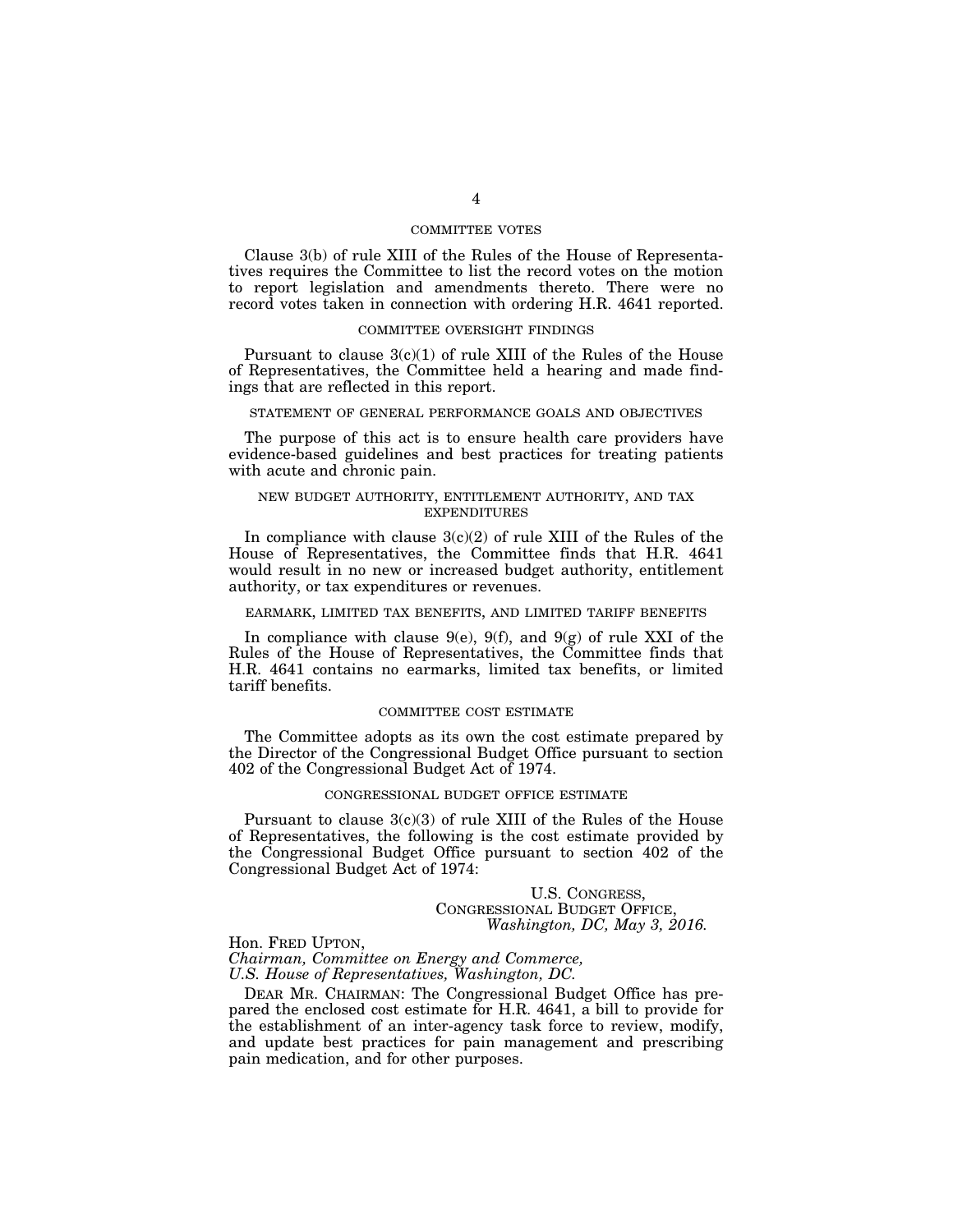If you wish further details on this estimate, we will be pleased to provide them. The CBO staff contact is Andrea Noda.

Sincerely,

#### KEITH HALL.

#### Enclosure.

#### *H.R. 4641—A bill to provide for the establishment of an inter-agency task force to review, modify, and update best practices for pain management and prescribing pain medication, and for other purposes.*

H.R. 4641 would require the Secretary of the Department of Health and Human Services (HHS) to establish a task force to review and modify best practices for the treatment of pain. The Secretary of HHS would be required to coordinate with the Secretary of Veterans Affairs, the Secretary of Defense, and the Administrator of the Drug Enforcement Administration. Task force members would include representatives from relevant federal agencies, medical professionals, researchers, and individuals who have specific expertise in pain management and addiction to pain medication. The task force would issue a report to Congress on its findings, which would include a strategy for disseminating information to relevant medical professionals about best practices in pain management.

CBO estimates that implementing H.R. 4641 would cost \$2 million over the 2016–2021 period, assuming appropriation of the estimated amounts, mostly to cover administrative expenses associated with the task force. Estimated outlays are based on information from affected agencies and historical spending for similar types of initiatives. Enacting H.R. 4641 would not affect direct spending or revenues; therefore, pay-as-you-go procedures do not apply.

CBO estimates that enacting H.R. 4641 would not increase net direct spending or on-budget deficits in any of the four consecutive 10-year period beginning in 2027.

The bill contains no intergovernmental or private-sector mandates as defined in the Unfunded Mandates Reform Act and would impose no costs on state, local, or tribal governments.

The CBO staff contact for this estimate is Andrea Noda. The estimate was approved by Holly Harvey, Deputy Assistant Director for Budget Analysis.

#### FEDERAL MANDATES STATEMENT

The Committee adopts as its own the estimate of Federal mandates prepared by the Director of the Congressional Budget Office pursuant to section 423 of the Unfunded Mandates Reform Act.

#### DUPLICATION OF FEDERAL PROGRAMS

No provision of H.R. 4641 establishes or reauthorizes a program of the Federal Government known to be duplicative of another Federal program, a program that was included in any report from the Government Accountability Office to Congress pursuant to section 21 of Public Law 111–139, or a program related to a program identified in the most recent Catalog of Federal Domestic Assistance.